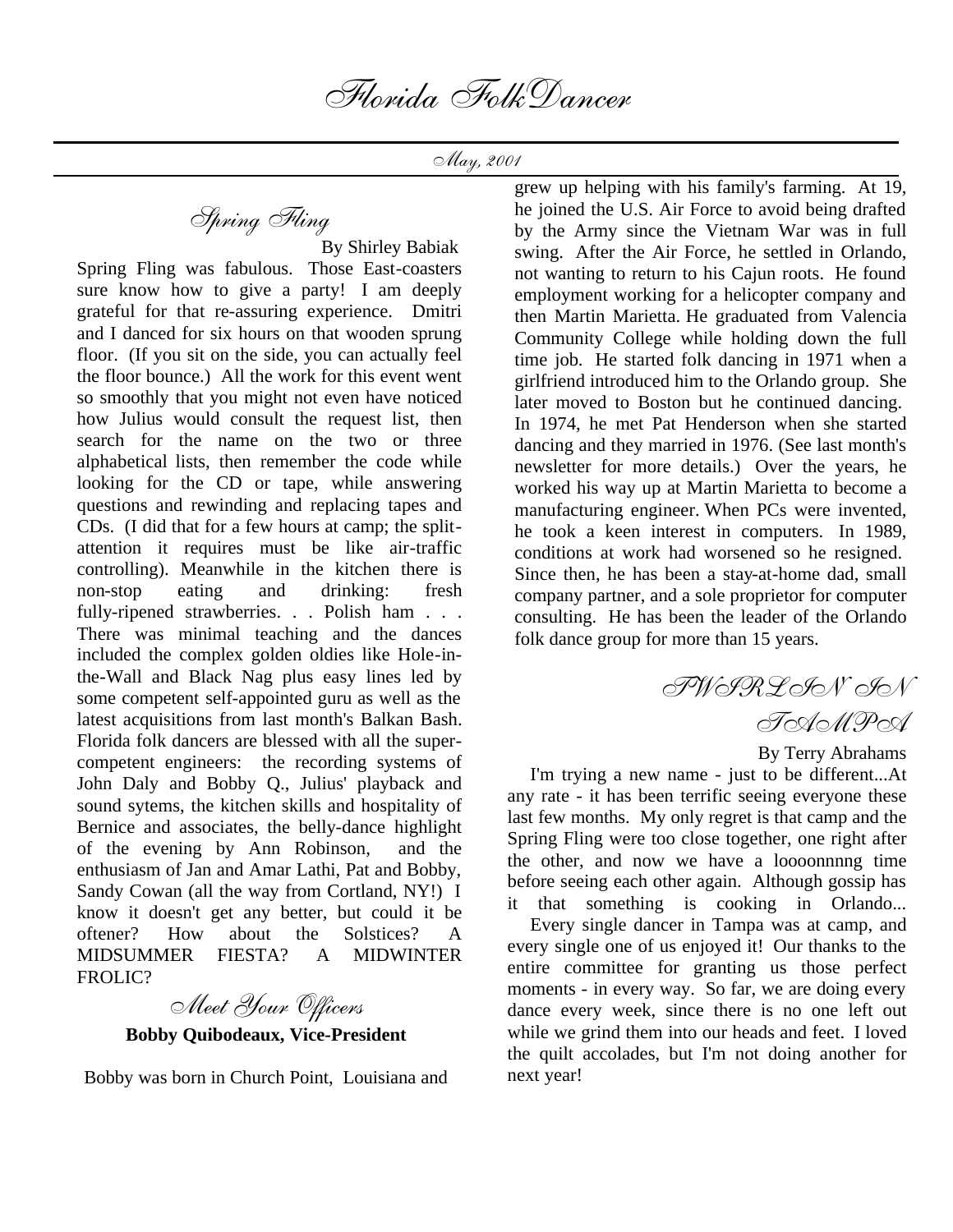In reverse, only Bill Schwarz and I got to the Spring Fling, it just wasn't a good moment for the others - but we still had a good time - what can be better than dancing and eating and seeing friends all day? I'll tell you - add on the fact that my NEW - get this - BRAND NEW accordion and I got a couple of hours workout with John, and that is truly a great day! If he and I could meet once a week, we could really get good! As it is, we never will, we keep having to start from scratch, but we love it anyway.

 Andi and Steve (yes, folks, she does have a husband) are starting to behave like the Baizans. Since their retirement, they are EVERYWHERE. They were in Texas during the Spring Fling, later in Jacksonville, then on to N.C. Hard to find them home. Judith and Ernesto hit Colorado for another great Scan weekend. They had some heavy grand parenting to do recently, thus missing Spring Fling. Caroline and Gary (the best thing that happened to us last year) also had some heavy-duty work to do, but send regards to all. She and her Balkan Brain are wonderful to have in our group. That leaves Ursula, just back from I don't remember where, who also couldn't make it. But we are all here on Friday nights - small but mighty. So...enough for this month. For those of you waiting for your money from me, the new treasurer, never fear - I'm getting there. Happy Passover and Easter.

Orlando Israeli Dance Group By Debbie Dorsky Meitin

 March 17 and 18, 2001 marked the 14th annual Israeli Dance Workshop sponsored by the Jewish Community Center of Greater Orlando. Over 50 people attended and had a great time. Our guest teacher for the weekend was Danny Uziel, a wellknown Israeli dance teacher based in New York. This was Danny's third time in Orlando for a

workshop. As usual, he taught us some great dances and his enthusiasm was infectious. Thanks to the many people who attended from all around Florida, and even Canada and South Carolina. Thanks to all the Orlando dancers who prepared food, provided housing for out-of-towners, helped with registration, etc. If you're ever in Orlando on a Monday night, please join us for our regular dance session at the Jewish Community Center in Maitland.

# GNV Chronicle

By Raluca Rosca

 For all those that did not make it to the Indian Earthquake Benefit, Gainesville, March 17, 2001 - you've missed a lot! Not only our performance: Margaret, Raluca, Toshi, Sam, Pam, Kim, all stamping together on Briul de la Fagaras, then 'adio solo' for Raluca, then back together on a sped-up Milisimou (performance captain Margaret, who had all the audience clapping and all of us turning and kicking ), and final wave on Ya Abud--nice show. And after all the dancing, we had some more great times watching other performances: the Indian group ( with both a Classical Indian and modern dance numbers-- gorgeous costumes, high level of energy, great choreography and coordination), Carolyn of Sahnobar with a solo belly-dance number, the Hispanic student association with a Salsa number, the Turkish group with their Caucasus dance-KArs and then some more dancing with Caribsa, plus some very agreeable singing. All in all, it was a very pleasant evening. A good evening to end pleasant things, too --like my 'performance career' with the UFIFD (RR's expected graduation semester Summer 2001) or my enjoyable time as 'official Gainesville reporter'. But this weekend is not an end for UFIFD, not with Earth Day coming in April ( Pam is the performance captain), April 22 or so for a Greek festival (Margaret will coordinate) and a first time performance for Florida Folk Festival! I know the performance group will keep providing subjects for Joyce's chronicles of Gainesville happenings, and that somebody else will volunteer for the position of 'internal cheering/external performance reporting'. And I'm sure of one more thing: I'll see you all dancing!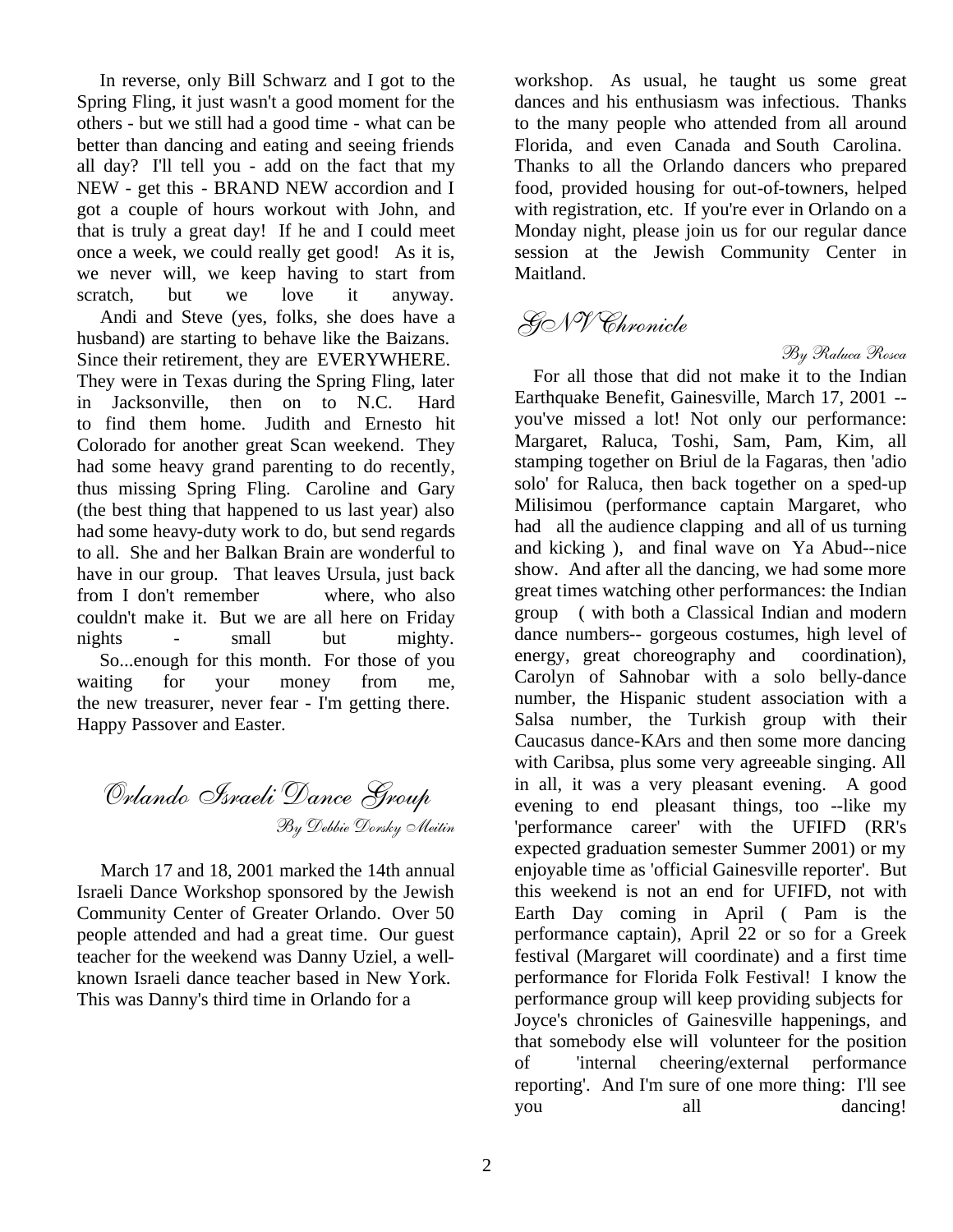# Florida FolkDancer

The Florida FolkDancer is a monthly publication of the Florida Folk Dance Council, Inc., a non-profit corporation whose purpose is to further knowledge, performance, and recreational enjoyment of International Folk Dance.

| President:           | Pat Henderson         |
|----------------------|-----------------------|
|                      | 9859 Berry Dease Rd.  |
|                      | Orlando, FL 32825     |
|                      | 407-275-6247          |
|                      | henderp@hotmail.com   |
| Vice-President:      | Bobby Quibodeaux      |
| Treasurer/Secretary: | <b>Terry Abrahams</b> |

Please send all submissions to: Newsletter Editor: Jan Lathi 38 St. Andrews Court. Palm Coast, FL 32137 amarjan@bestnetpc.com

Deadline:  $15<sup>th</sup>$  of the month prior to publication

Articles in the Florida Folk Dancer are a copyright of the Florida Folk Dance Council, Inc., or of their individual authors.

Subscriptions are \$12 per year and includes membership in the Florida Folk Dance Council. The membership year runs from one Annual Camp (usually February) to the next. New members will get membership for \$10 if they opt to receive the newsletter electronically.

Check the following website for further information on folk dancing in Florida: www.folkdance.org

**Please note: We plan to include the names, addresses, phone numbers, & email addresses of all Council members this summer. If you object to this inclusion please let Jan Lathi know before May 15, 2001. Also, if any of you receive your newsletter in a damaged state, please let Jan know so we can find out why. Thanks.**

Mark Your Calendar:

Playshop Israeli Weekend, May 4-6, Spring Mtn. Camp, Zieglerville, PA. Info: Ken Avner, (617) 484-4282, ken\_avner@harvard.edu.

Seattle Greek Dance Symposium 2001: May 18-20, \$110. Info: Steve Teodosiadis at: sit@aw.sgi.com or at (425) 391-1451 Also: http://www.saintdemetrios.com/Dance/YasooDance

Greek Night Dinner Dance, May 19, St. Augustine Riverview Club, 6:30 cocktails, 7:30-8:30 dinner, 9-12 dance. \$27.50. Info: (904) 794-2415

Mem. Day Int. Folk Festival, May 25-28, College Park, MD. Info: The Diamonds, 2414 East Gate Dr., Silver Spring, MD 20906.

Florida Folk Dance Festival Performance: May 26, early afternoon, White Springs (about 45miles north of Gainesville off I75), \$15.00 entry - FREE TO PERFORMERS. Call Jenneine: (352) 376-7473

Horati Israeli Dance Celebration, May 31-June 3, Hofstra Univ., Long Island, NY Info: (212) 983-4806 x 143/144.

Greece in the Rockies Folk Dance Conference: June 21-24, 2001, Calgary, Canada. Info: http://uweb.ucsb.edu/~panagako

Classic Greek Isle Cruise (Dance on the Water with Mel Mann): June 29 - July 6. \$975+. (510) 526-4033.

Carmiel F. D. Tour of Israel, July 4-19. Contact Ruthy Slann, 864-654-3511.

Folkmoot 2001: July 16 – 29, Folkmoot USA, PO Box 658, Waynesville, NC 28786

Alaska Inside Passage Cruise (Dance on the Water with Mel Mann): July 17-31. \$1796. (Cruise only). (510) 526-4033.

Kentucky Dance Institute. Stew Shacklette, Sandy Starkman, George Fogg and others. July 22-July 28. \$320 by April 1 (\$10 more per month).

Idaho International Folk Dance Festival Tour: July 25-Aug. 6 \$1,199. Contact Ira Weisburd. (561) 393-9193.

Mainewoods Dance Camp 2001: Weekly sessions Aug. 4-Sept. 3, \$460 week, \$260 for Labor Day Weekend. www.erols.com/mainewds , (908) 647-2936.

Labor Day Israeli F. D. Weekend, Aug. 31 – Sept. 3. Ruthy Slann, (864) 654-3511.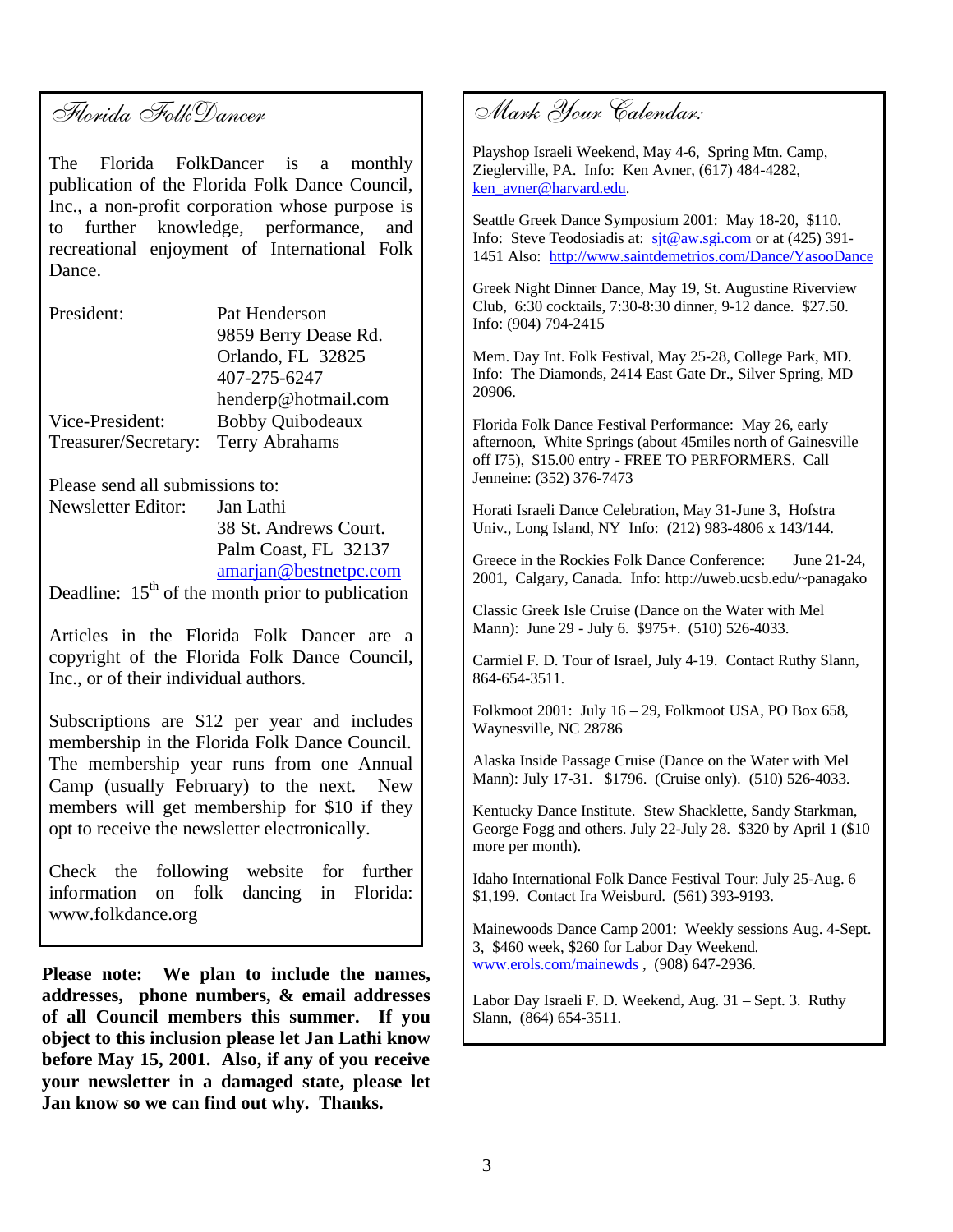### **Mixed-up Mixers deciphered:**

Here are the unscrambled mixer names from the last issue of the Florida FolkDancer:

ptaa tapa (Apat Apat) ttlcniaa rxeim (Atlantic Mixer) sda rfeetns (Das Fenster) ttna shees (Tant Hesse) fjyfi xmeri (Jiffy Mixer) aaorcitn zlwta (Croatian Waltz) tpahc znta (Patch Tanz) rbea stnseeeiics (Bare Necessities) rvalei (Elvira) seenetnse gwi lkwa (Tennessee Wig Walk)

Now, can you name the country each dance represents? This may be a trick question! (Answers next issue)

## Gainesville

By Jenneine Lambert

 Our application for a performance at the Florida Folk Festival was accepted! We had 12 performers volunteer just to get the application in. I am still counting on these volunteers (though Rosellen is our costume/makeup/photo assistant).

 Please volunteer ASAP if you can come and participate with us. This includes ANY FFDC members or other folkdance groups - if you want to join in and do several numbers then we can "switch off" so none of us gets too out of breath. Contact me if any of you are interested.

 The date: Saturday May 26th (Memorial Day Weekend).

 Gainesville's been busy gators!!! Several performed March 17th at the India Benefit Fundraiser Event for earthquake relief. Thanks to Raluca & Margaret for those arrangements. The next day, Sunday, several of us met in the rain to walk to Shands Hospital and danced in the Pediatric playroom for the kids. We got lots of smiles. Two moms joined us in Pata Pata for some moments of light heartedness. Shelley, one of our newest dancers, arranged that event.

Friday March 23rd we hosted John Lulias for an energetic Greek Night, an evening of 12 Greek dances. He is so much fun. Thirty-five dancers attended including Tampa's travelers Andy Pollock & Terry Abrahams. We re-opened a closed sushi bar at midnight and had a good time. The next night we joined the Turkish Student Association for an evening of their folkdance performance (very vigorous) and great cuisine. One of our fellow dancers, Margaret Tolbert, world-renowned artiste', presented a photo-sketch-painting tour of Turkey. It was fabulous. Finally, everyone got up to dance to Turkish tunes, even rock and techno pop.

 We meet every Friday night 8:30 - 11pm at Normal Hall Gym on UF campus. Drive north on Hwy 441 to SW 8th Ave. There is a large grass soccer field and a parking tower. Enter the gym at the north side. For more info call me: Jenneine 352- 376-7473. dancenaro@atlantic.net. Visit our University of Florida International Folk Dancers site: http://grove.ufl.edu/~folkstep/gallery.htm Join our listserve: FOLKDANC@LISTS.UFL.EDU

#### **Music makers take note:**

Mid-East Mfg., Inc. in Melbourne sells dumbeks, tamburines, Turkish drums, African drums, tablas, bodhrans, about any drum you can name, plus gaidas, bagpipes, cane flutes, pan pipes, Irish whistles, ouds, lutes, sitars, shofars, harps, balalaikas, bouzoukis, dulcimers, santoors, harmoniums, gongs, singing bowls, finger cymbals, belly dance accoutrement, and more. Carol McGinn saw a small selection of items at the Persian Festival at the Eau Gallie Museum & Art Center last weekend. Contact them at 321-724-1477 or info@mid-east.com or www.mid-east.com or fax 321-952-1080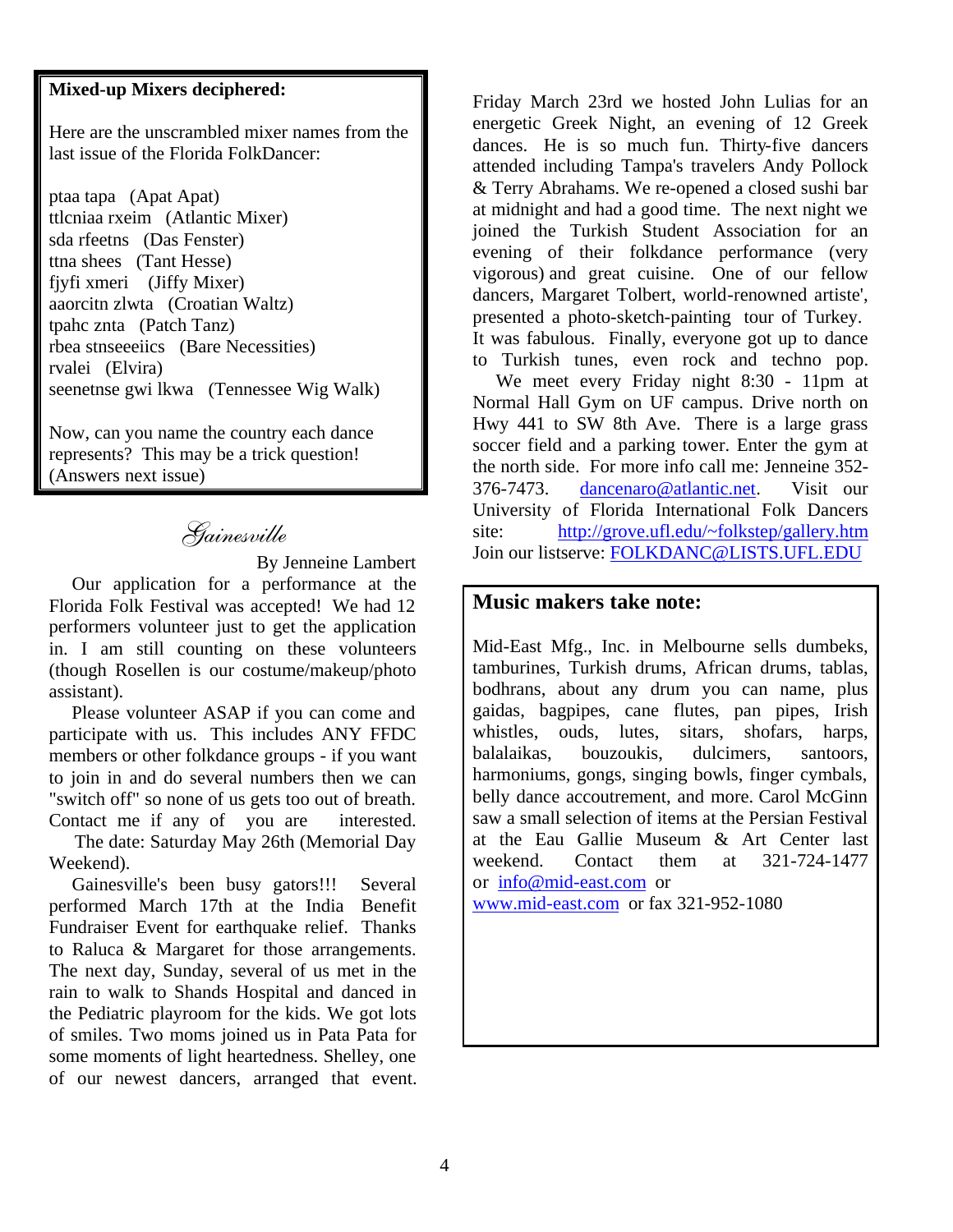Camp Notes from Carol

FFDC 2001 Camp Notes by Carol McGinn

Since I was running sound and not dancing during the teaching sessions, I had the opportunity to make some notes when Olga and Dennis were teaching. Comments inside "quotes" were said by Olga or Dennis. I hope I'll hear if Dennis or Olga disagree, which will clarify points for all of us.

#### **DENNIS' Comments:**

1. Balkan dancing requires knee bends. Do not step with a straight knee. Step with a bent knee, then take weight. Dennis compared it to American Indian, Palestinian, and Arab dance. Do it "the lazy way."

2. When walking/stepping forward, step heel first and roll the weight onto the whole foot. When stepping back, step toe first. A walking step is not a "thud."

3. "Don't walk the same way, make it [the dance] yours. Play with it." [Within acceptable parameters.]

4. Whenever the men dance with the women in the women's line, the men don't raise their legs anymore, but dance like the women. See also notes at bottom of Sigano (Sergiani).

5. A lesson in handkerchief/scarf technique for the leader:

shake it out in front of you  $=$  "I'm the King."

- \* kerchief across your forehead = "Life is tough."
- \* twirl kerchief = "Follow me."
- \* kerchief & arm down sharply = "That's enough."
- \* kerchief over left shoulder, or on stomach = "Back up."
- \* kerchief on hip  $=$  "I'm tired."
- \* Don't left the kerchief hang lifeless. Play with it.
- 6. "Arrogance is Balkan."

7. Bela Olymbia - beware of the Texas Two-Step. Each step passes the other, unlike a two-step which is steptogether-step. These are flat-footed steps. No schuss. Macedonians like to move across the floor. The hops in this dance are baby hops, diminished hops. Leader may switch handkerchief from right hand to left, step inside the circle and dance beside the second person in line.

8. Iz Banju Ide - start with the vocal. Macedonians and Serbians like to start a dance early, i.e. with measures 4-5 before the vocal and measure 1. Think of each foot as on a "track." The feet stay separated. Feet may cross tracks.

9. Povoz - start walking, heel first; use knees; single or double bounce. Don't step with straight knee, stiff leg. Step with bent knee. Put weight on both feet at same time, then bend/bounce.

10. Serghiana - means "strolling;" it's their Setnja. (See lesson in handkerchief work #5 above.)

11. Sfarlis - left foot never stamps. Dance pattern is a triangle, sort of. Feet do not come to rest side by side, but slightly forward and back.

- 12. Sigano/Sergiani leader may turn.
- 13. Tik where Laz Bar came from. Start wherever you want to. Pontians use full weighted steps, each step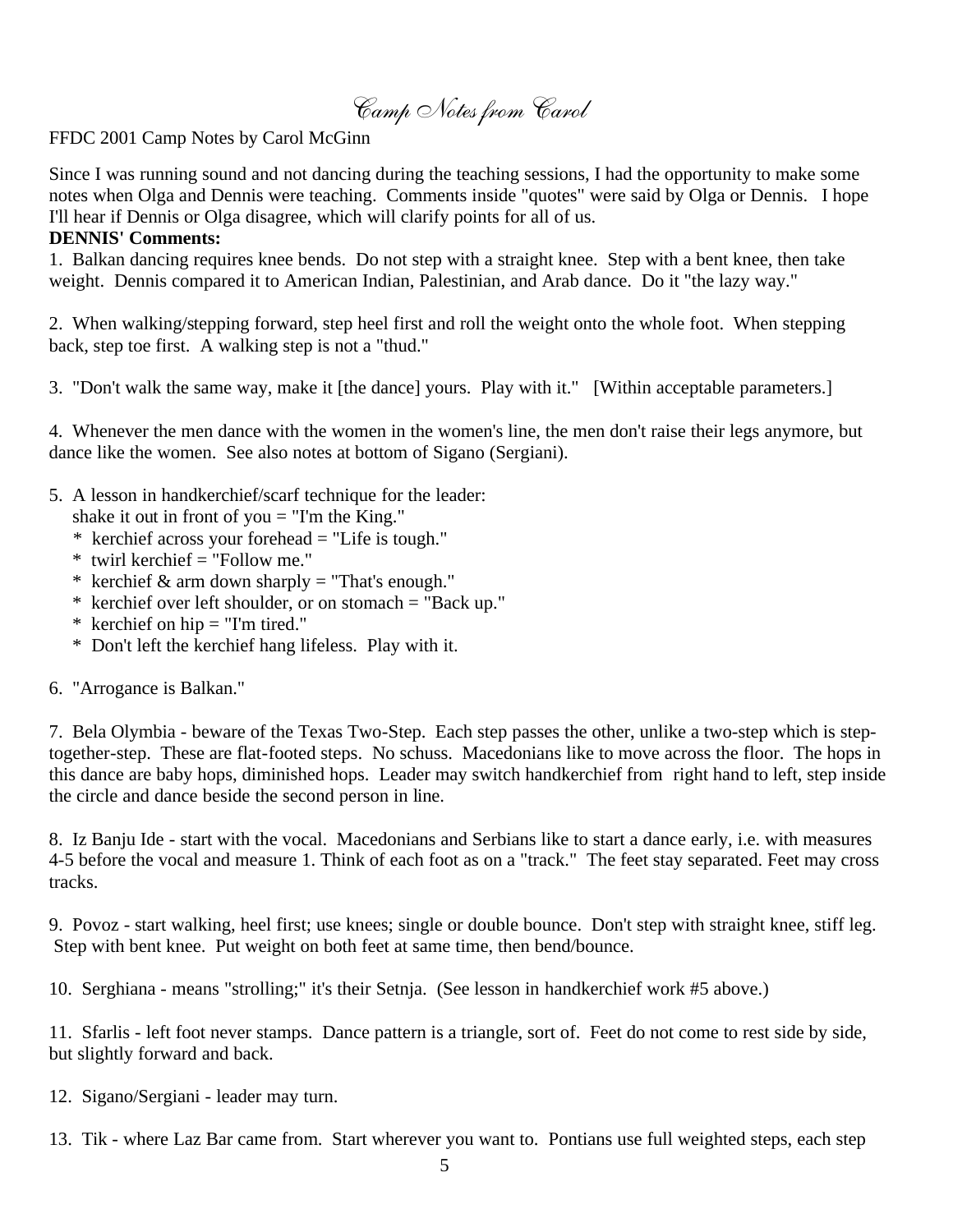passes the other foot [last two measures]. Heel must come down. Macedonians dance heel first, then flat foot. Sometimes toe-heel roll of weight. Don't drag your feet. Pick up your knees a little each time. #11 is easier to hear the beat than #10 on the CD. #10 is faster, traditional music.

14. Troirou - You must be able to skip to do this dance. A hop must leave the ground. Stamps are loud, "Bang, Bang."

15. Vasil'arhontissa - also used music #10 on red cover CD ('Pogonisios') to practice lifts. "Meet the beat a little." Slowly transfer weight, roll the weight from heel to toe. Hands down at the end.

#### **OLGA's comments:**

1. Each village dancer is an individual. We won't be Macedonians, "but try to make the dance more like Macedonians."

2. A cukce is "a hop inside your shoe."

3. "Nemo problema?" and "Ema problema." (my spelling is questionable)

4. Pece Atanasovski was one of Macedonia's greatest bagpipe/gaida players and died about 4 years ago.

5. Macedonians would never use fingers to signal part 1, 2, 3 of a dance sequence. Macedonians are reserved. Gyspies are much less reserved.

6. In Macedonian village dances, only the leader may turn. He paid for the orchestra. In Macedonia the whole line would never turn! That's "folk dance" [i.e. the way American folk dancers would dance a Balkan dance]. If you pay the orchestra, you lead. You can also choose the second in the line, and maybe the third.

7. Don't lean over, nor turn upper body when stepping across. That's Israeli style.

8. Bansko - Start dance with vocal. The first part has the left foot cross behind the right foot, "which is unusual. It could go in front and that would be OK with me [Olga], and probably with Atanas." [choreographed by Atanas Kolarovski]

9. Berovski Cocek - You need a "hanky" to lead a Cocek. This is a gypsy Macedonian dance. Use natural bends. "This Cocek is different from Dennis' Cocek." [Her Macedonia handkerchief was unique. It was about 10 inches square; normal cloth on the inside 7 inches square; lace on the outside 2 inches; and small, closely spaced weighted dangles on the outermost inch, or half inch.]

10. Devetorka - Song is 'Ne Stoj Done Donke.' "Village style would be all forward and back, folk dance style would use side grapevine facing center. Start with village style, then throw in the other."

11. Dolgoto - "the long dance," with the long introduction. Start anywhere. The zurla takes the rhythm. Rhythm is qqSqS, "the rhythm that is the heart of Macedonia."

12. Gradmansko - try double cukce, which is subtle and syncopated.

13. Malesevsko - Style requires the line be long enough to have a leader at each end in order to curl up the dancers for part 3. Olga kept saying, "Your line isn't long enough." Part 3 is only done toward the end of the music. The leader (front or tail end) decides when and IF to wind up the line in part 3. The curling is not done every time, only now and then. Each leader (front and end) needs strong/firm dancers next to him/her. In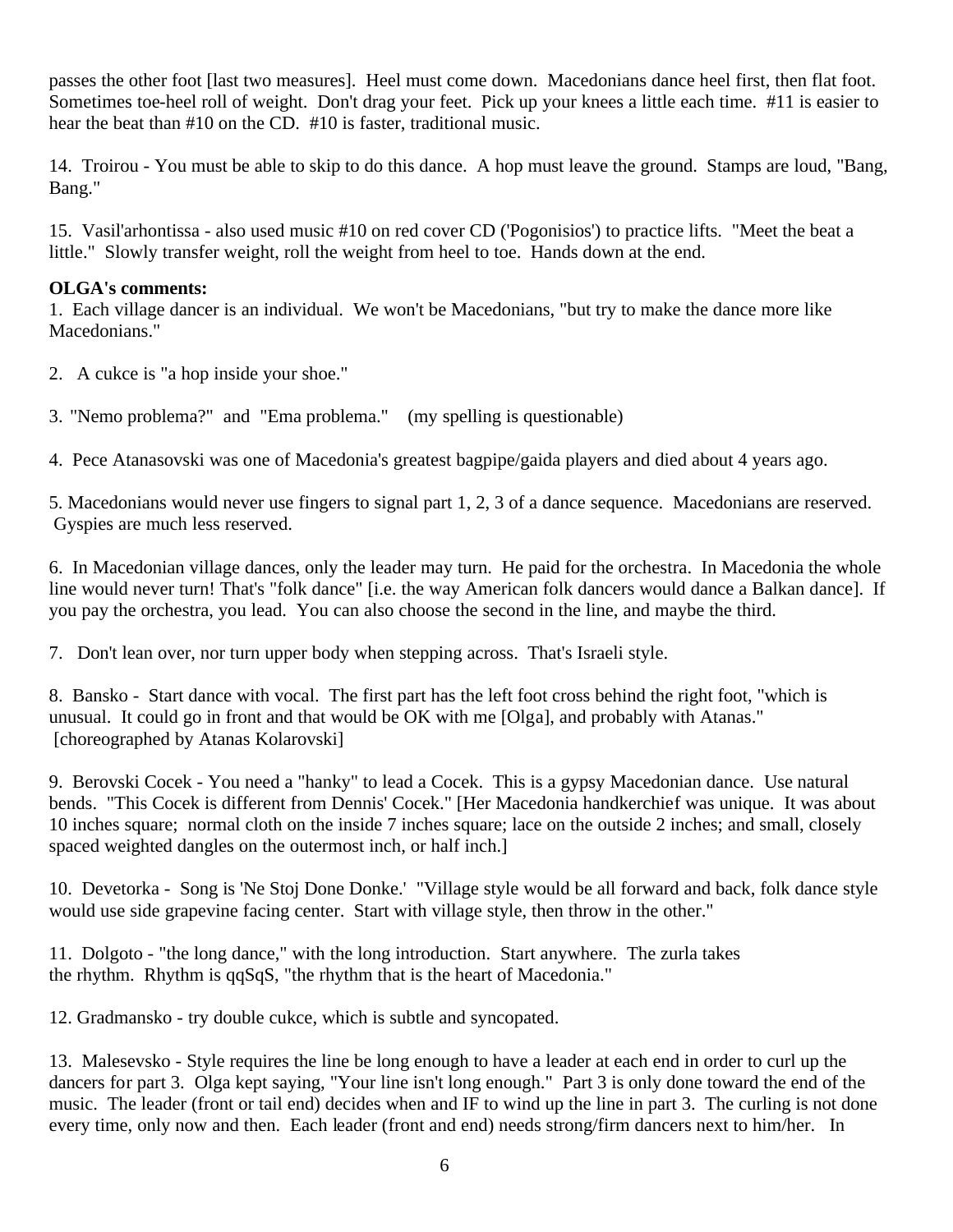Macedonia, this music may be played for 15 minutes. Dancers may sit down awhile, then rejoin in a different part of the line beside someone else they want to talk to.

14. Shar Planina - Arms held tight. Start with vocal. [Location of Planina Mountains is west of Bitola, near Greek border, on U. Texas map website.]

15. Staro Oro - When dancing the distinctive steps of measures 1 and 2, "don't leave your foot behind" on the cukce/lift. Lift in front, then step slightly behind.

• • • • • • • • • • • • • • • • • •

Venice Contra Dance

**Old English Country** social dance with a caller and live band at The Dance Club of Venice, 1978 South Miami Trail, 8- 11 pm, third Sat. of the month. Adults \$6, under 14, \$4. Beginners lessons at 7:30. INFO contact L. Watson at SUNNY4YOU@aol.com . Directions: Interstate 75 south to Englewood/Venice exit 35. Go toward Venice on Jacaranda, turn right onto Center Road. Turn Left onto 41 (Tamiami Trail). Dance Club is 2 miles south on right between Seminole & Baffin.

# ORLANDO NEWS

By Pat Henderson

The Orlando International Folk Dance Club celebrated St. Patrick's Day with a small party when we danced on March 14th. We had green punch and danced Sweets of May. On March 30th, we had performances at a local elementary school for their Arts Day. Deane Jordan, Palmira Mora-Vals and Joe Birkemeier joined me as we danced four shows for around 200 students from kindergarten to 4th grade. The children were so interested in our dances and our costumes. Deane kept them entertained while we had technical problems by teaching them Greek words. Deane left for Greece on April 9 and will be gone four weeks. OPA! Kelly Fagan will join him in two weeks. We wish them both a great trip!

Greetings from DeLand Dance!

By Myriam LeMay

 We celebrated the culmination of our dance season and Bobby and Pat's 25th anniversary on Tuesday April 17. Our dance group swelled to 16, the largest we can remember for several years. Many of our additional dancers were from greater Orlando and we appreciate their effort and as well as their dancing talent! It was great fun to nearly fill our dance hall and hear all those voices discussing dance steps and making smart remarks!

 After a fun-filled evening of dance and wit, we went to Joan and Wally's home to celebrate. Wally made his famous punch and Joan made a delicious chocolate cake that mercifully was not too sweet. Amar managed to pop the cork, but it took him two tries! We sang "Happy Anniversary" to Pat and Bobby and wished them 50 more years of wedded bliss. Bobby assured us it is possible with the bionic parts that are being developed theses days. I am happy to report that we didn't set off the burglar alarm with our voices.

 We are sorry to see our dance season come to a close and of course it means saying good by for now, to our fearless dance leaders - Joan and Wally. I think we gave them a good send-off by filling their house to maximum capacity. Wally said their house had never held so many people at one time! We wish Joan and Wally a healthy and happy summer, which will include a cruise. So in addition to saying good bye, we are looking forward to saying "welcome back", and "let's see those pictures", in the fall.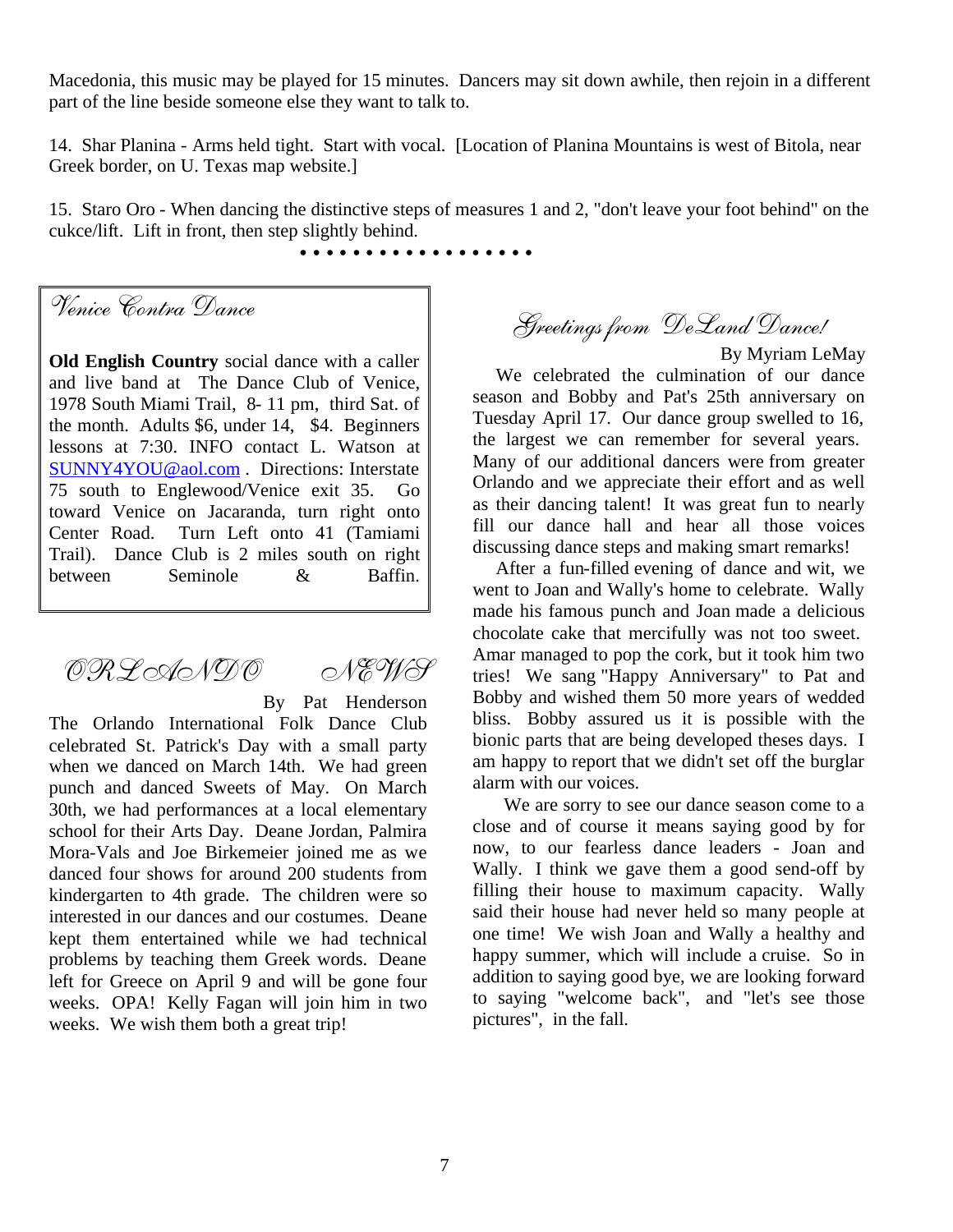## Palm Coast

By: Jan Lathi

 The Grand Haven Dance Club is sponsoring a Mixer Session on Wednesday, May  $23<sup>th</sup>$  at 4 PM until 5:30. Anyone is welcome – just contact Jan at amarjan@bestnetpc.com or (904) 447-8396. Various mixers will be taught and executed with the hopes of getting some non members interested in what we have to offer.

 PCIDancers now dance every Thursday (except the  $3<sup>rd</sup>$ ), 7-9:30 at Ocean Marina Clubhouse, Flagler Beach. Call the Lathis for more information.

April 29, 2001 Dance Day Message from the International Dance Council

 The International Dance Council - CID dedicates the first year of the century to the introduction of dance in public education.

 Learning dance in traditional societies was done without teachers. Children learned by themselves, copying adults at home, in the neighbourhood, at village feasts and other ceremonies. Most important: children saw that dance matters, that adult dancers were saying something with their dance, something important. When the time came, they entered the public scene officially, demonstrating their ability to express rhythm and song by movements, to evolve in unison with their fellow dancers and to be creative in space with their bodies.

 Today, very few are the lucky children that have that fortune. In most villages timehonoured celebrations do not take place any more, while at homes parents watch television rather than dance to singing with their children. Most children in the world grow up in towns or near towns, and acquire most of their knowledge in school rather than in the family or the village. Dance should not be absent from basic education. Among all arts, it is the most appropriate for today's children, because it forms body and soul concurrently. No wonder itwas an integral part of the cultured man in Ancient Greece. It is not enough just having dance in the curriculum; it must be taught as a meaningful activity, a vital means of communication - not as a dead language.

 We urge the Ministries of Education of all countries to elaborate programs taking into account the views of specialists. I would like to ask every member of the C.I.D. world-wide, **every dance person,** every educator, to contribute to the introduction of dance in primary and secondary education.

Prof. Alkis Raftis, President

PRESIDENT'S COLUMN

By Pat Henderson

 I want to formally thank Julius Horvath for a wonderful Spring Fling on March 31. Your generosity was greatly appreciated by all who attended. Providing the dance hall and all the food is a major undertaking--and you kept the music coming! I was there from almost the beginning until the end around 8:30pm. Perhaps, we are telling you that we cannot dance as long as we did in the past! We had a crowd of around sixty dancers in the mid-afternoon. It was great to see what camp dances had survived. I believe that we did about the same number of dances from both Olga and Dennis. We love the beautiful music and simple steps from most of them.

 I received a good number of surveys from last month's newsletter. I will keep receiving them until May 15. Please send in your feedback and suggestions. You can email me at: henderp@hotmail.com or send snail mail to address on the newsletter.

 Remember that Memorial Day weekend is the Florida Folk Festival. Jenneine Lambert is organizing a group to dance on Saturday. We had a lot of fun in the past when we did a statewide show. I hope that a lot of you will attend the festival.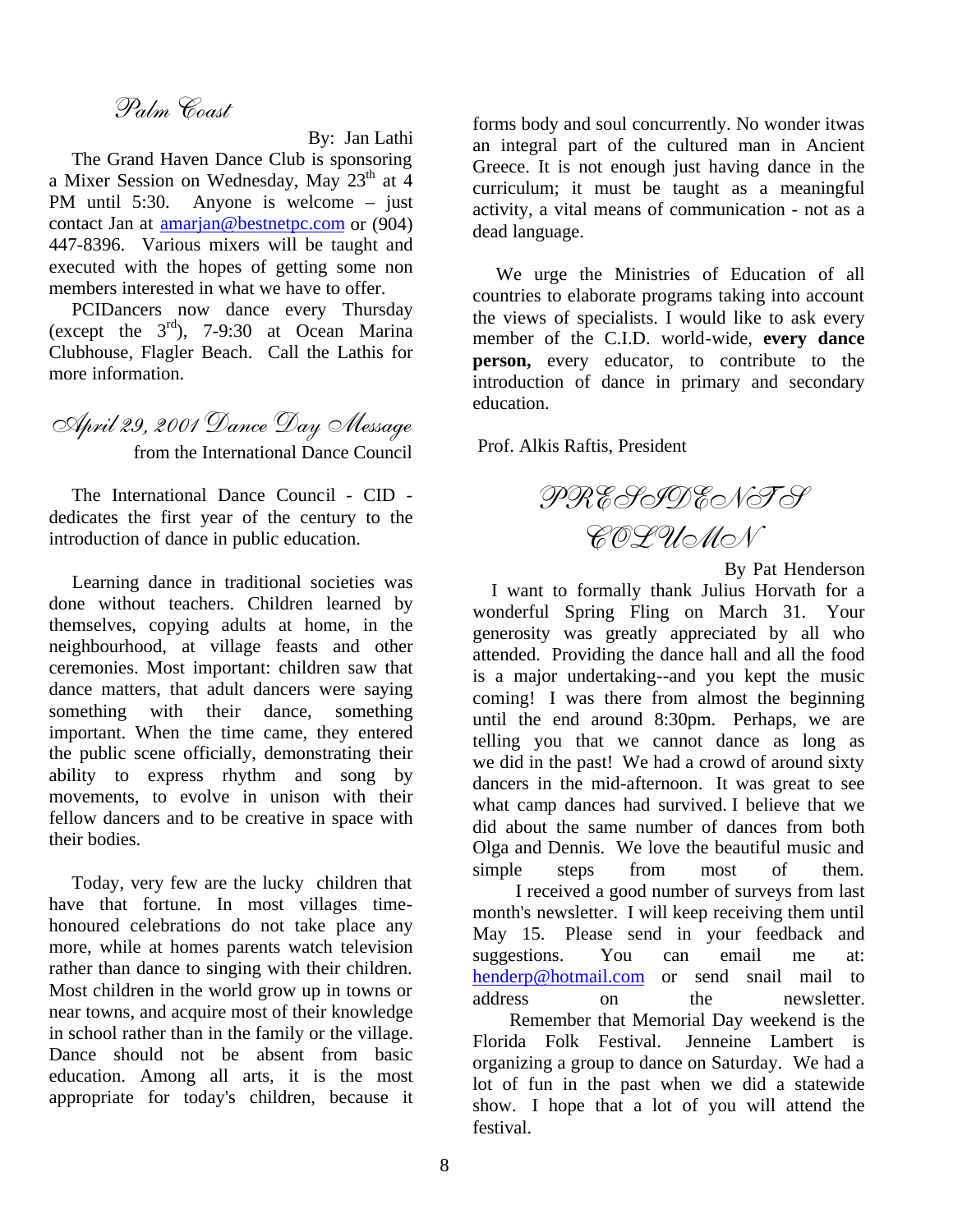## **Julieta Brambilia, Gainesville, FL shares the following:**

 The following story, is reprinted from the latest issue of The Florida Track Club newsletter. It applies to all of us, to all of our groups. At present it is anonymous, and it is directed to any club. It also speaks directly to me because enough attention was directed to me when I began dancing with the Gainesville dance group that I stayed, and now I try to make other people feel welcome when they come for the first time, and afterward. Julieta.

 "The following essay tells it like it is. Please read it and realize that we need each and every one of you to take actions [. . .] to help sustain and increase [. . .] membership. The health of our organization depends on you.

#### **The Member Who Never Returned**

 It amuses me to think that your organization spends so much time looking for new members when I was there all the time. Do you remember me? I'm the one who came to every meeting but nobody paid attention to me. I tried several times to be friendly but everyone seemed to have their own friends to talk and sit with. I sat down with some unfamiliar faces several times, bu they didn't pay much attention to me. I hoped somebody would ask me to join one of the committees or to somehow participate and contribute, but no one did. Finally, because of illness, I missed a meeting. The next month no one asked where I had been.

 I guess it didn't matter very much whether I was there or not. On the next meeting date I decided to stay home and watch a good television program. When I attended the next meeting, no one asked me where I was the month before. You know who I am? I'm the member who never came back. (Reprinted from Garden Glories).

 Marketing efforts can bring potential new members to your chapters but only you can make them welcome and encourage their active, sustained membership".

From the Editor: WOW! Impressive variety of input this issue. And I thought I'd be begging for news! Keep it comin', folks. And --- be rackin' your brains for some fun stuff, like dance trivia, places to send for ethnic things, puzzles and games, and other "filler type" things. I also need a good source for clip art – the Florida FolkDancer needs some ornamentation, don't you think? If you received your newsletter by email and wish not to, please email the editor indicating your wishes. Remember, the post office often ruins newsletter type mailings.

> Greek Kefi Hellenic Dancers By Claudia Terrence

We now practice on Wednesdays from 8 to 10 pm in the rec. room at the Castaways Resort, 2043 S. Atlantic Ave., Daytona Beach Shores. Contact Steve Photiades: 386-788-2749 for more information.